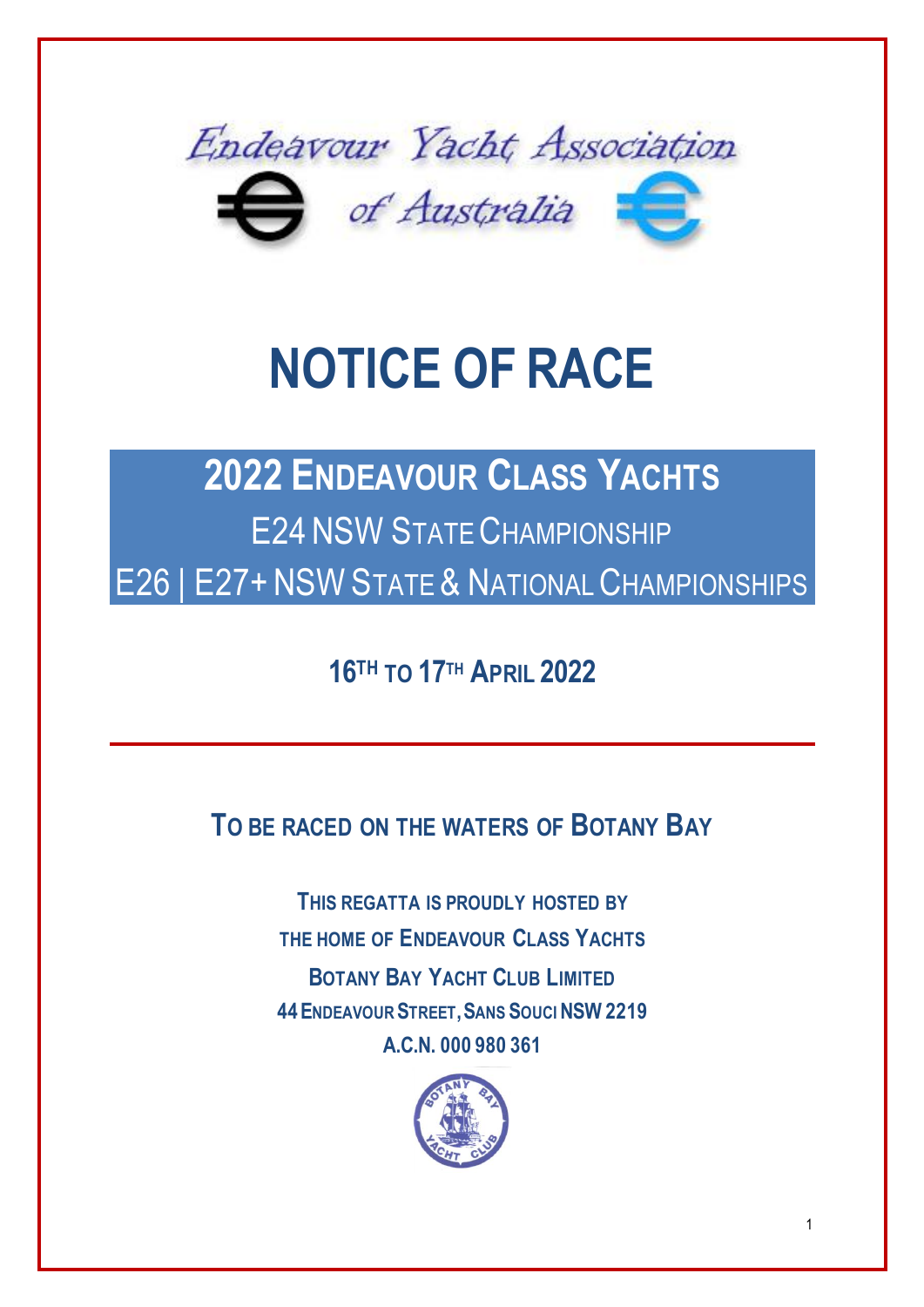#### **1 ORGANISING AUTHORITY**

The Organising Authority of the 2022 Endeavour Class Yacht and National and State Championships Regatta ("the Regatta") is Botany Bay Yacht Club Ltd, assisted by the Endeavour Yacht Association of Australia (EYAA).

At its sole discretion, the EYAA may amend this notice at any time prior to the first race.

#### **2 HOST CLUB**

This Regatta will be hosted by **Botany Bay Yacht Club Limited** (BBYC).

- BBYC is located at 44 Endeavour Street, Sans Souci NSW.
- The key BBYC representative for the Regatta is **Phil Widders**.
- The email address for correspondence relating to management of the Regatta is **regatta@bbyc.com.au**.

#### **3 PARTICIPATION ELIGIBILITY**

- A. The Regatta is open to all relevant Endeavour class boats that meet the EYAA class requirements.
- B. All sails used by the E24's and E26's in the regatta must be signed by an accredited measurer or stamped with the EYAA Stamp. Contact membership@endeavour.asn.au if you require sail measurement
- C. All boats must comply with Cat 7 safety equipment requirements.
- D. The helmsperson nominated on the entry form shall be deemed to be in charge of the boat and no change of helmsperson shall occur without the prior written consent of the Regatta Race Committee.
- E. Boat owners and / or skippers must be financial members of the EYAA to enter the Regatta.

| Day             | <b>Date</b> | <b>Time</b>                                                                                                                                                                             | <b>Event</b>                                                                   |
|-----------------|-------------|-----------------------------------------------------------------------------------------------------------------------------------------------------------------------------------------|--------------------------------------------------------------------------------|
| <b>Friday</b>   | 15-Apr-20   | All day                                                                                                                                                                                 | Pre-regatta boat arrivals                                                      |
| <b>Saturday</b> | 16-Apr-20   | $08:30 - 10:00$<br>10:30<br>$12:00*$                                                                                                                                                    | Registration<br>Welcome & Skipper's briefing<br>Day #1 - start of first race   |
| <b>Sunday</b>   | 17-Apr-20   | 09:00<br>$11:00*$<br><b>Note</b> No warning signals shall be<br>displayed after 15:00 hours on<br>the last day of the Regatta<br>As soon as practical after last<br>race of the Regatta | <b>EYAA General Meeting</b><br>Day $#2$ – start of first race<br>Presentations |
|                 |             | (* Earliest race start time)                                                                                                                                                            |                                                                                |

#### **4 REGATTA DATES AND SCHEDULE**

#### **5 RULES**

Racing shall be governed by the rules as defined by current **World Sailing Racing Rules of Sailing** (RRS).

In the event of conflict between any of the rules and regulations, the Regatta Sailing Instructions shall prevail.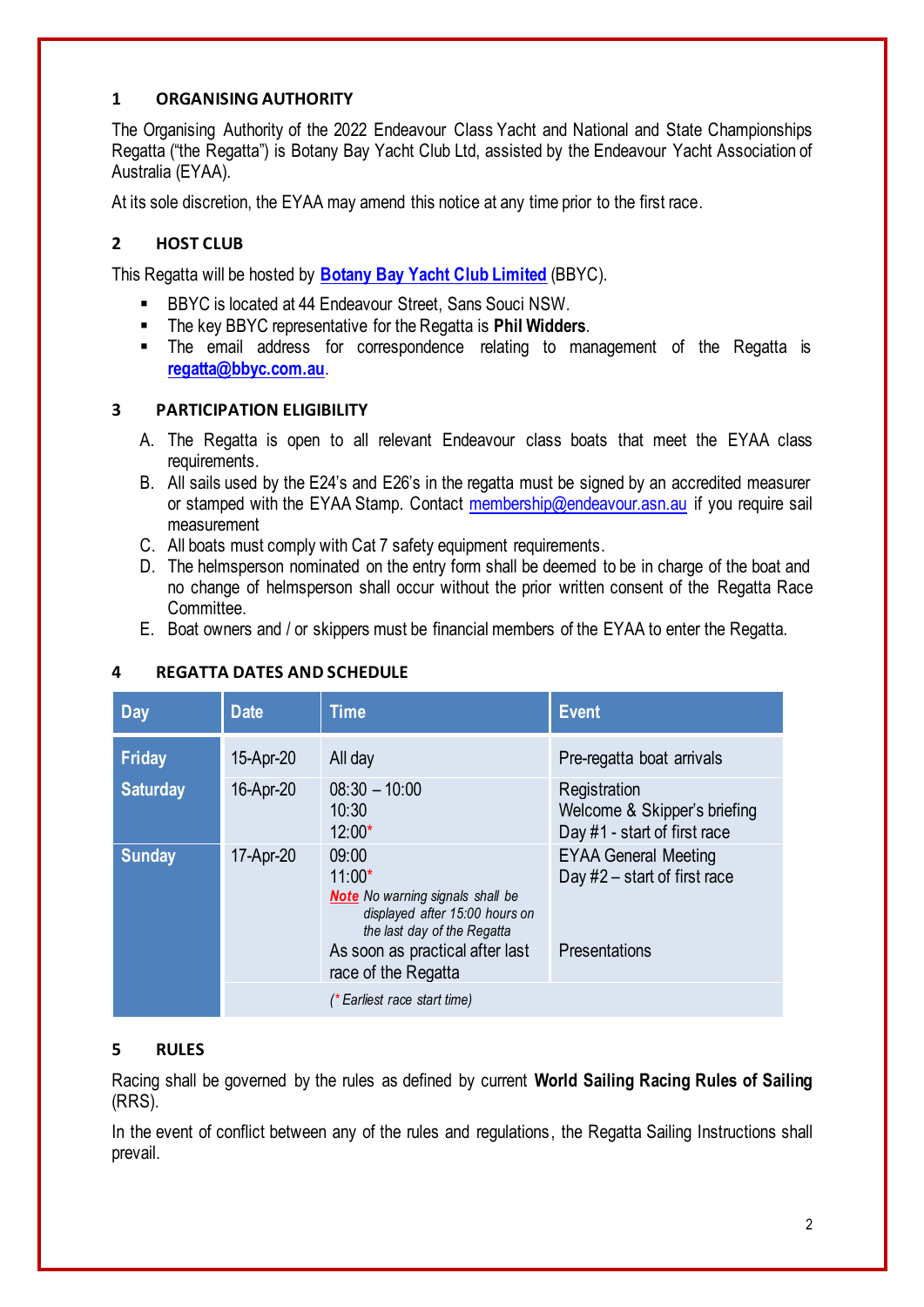#### **6 CLASS RACE CATEGORIES**

The Endeavour class yacht race categories for the Regatta shall be:

- E24 Spinnaker
- E26 Spinnaker
- E27+ Spinnaker
- Non-Spinnaker
- **NOTE** Non-Spinnaker category races and results will be dependent on entry numbers. Boats entering the Regatta in the Non-Spinnaker category are advised they may be started with Spinnaker race category yachts and their insurance should allow for this type of racing.

#### **7 ENTRY**

The Regatta is open to all competitors with Endeavour Class boats that comply with the participation eligibility set out in Section 3 and are registered to race in the Regatta under one of the class categories listed in Section 6.

An entry shall include the following minimum information to be considered valid:

- Entrant's full name:
- Entrant's preferred contact details (i.e. email address and phone / mobile number);
- Boat name: and
- Sail number

*(Note: Any personal information provided will remain confidential.)*

All entries shall be lodged using the entry form shown in Appendix B.

The acceptance of any entry received shall be at the discretion of the Organising Authority.

#### **8 ENTRY FEE**

- Is payable to the EYAA.
- The Entry Fee for a boat correctly entered in the Regatta is **\$185.00**
- Must be received by the EYAA no later than **Friday, 8th April 2022**
- Entry is subject to funds being available and cleared within usual banking and fund transfer standards.

#### **9 SAILING INSTRUCTIONS**

Sailing Instructions (SI) will be available from **Monday, 11th April 2022** and will be posted on the BBYC website at https://www.bbyc.com.au/sailing/regatta-information and the EYAA website at http://www.endeavour.asn.au on that date.

#### **10 RACING AREA**

Races shall be conducted on the general area of Botany Bay in Sydney NSW.

Detailed information will be included in the Sailing Instructions.

#### **11 COURSES**

Courses shall include the following type:

- Olympic Triangle
- Windward / Leeward

Courses shall be determined by the Race Committee and as described in the Sailing Instructions.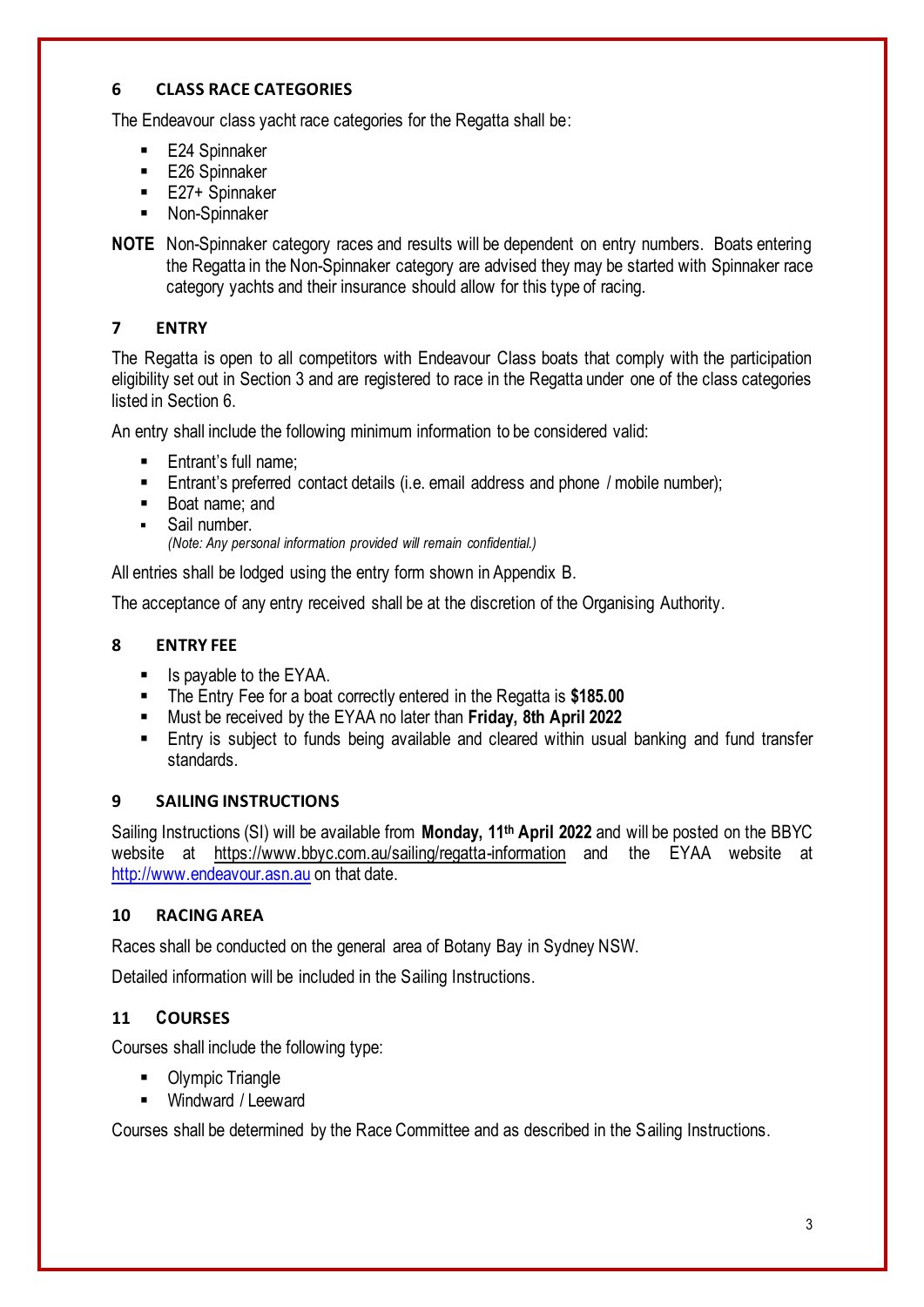#### **12 PENALTY SYSTEM**

A boat shall take a one (1) turn penalty when she has broken one or more rules of the RRS.

This changes RRS 44 "Penalties at the time of an incident".

#### **13 SCORING**

- Performance Handicap System (PHS) scoring will apply to all class categories.
- Each class category will be scored on the Low Point System of Handicap (HCP) placings.
- A maximum of six (6) races may be scheduled for the Regatta.
- Where up to four (4) races are completed, all races will count.
- Where more than four (4) races are completed, a boat's score will exclude its worst score.
- A minimum of two (2) races will constitute a regatta.

#### **14 RESPONSIBILITIES**

#### Risk Warning

#### Refer Appendix A.

#### Competitor's Declaration

- A. It is the responsibility of owners and skippers to ensure that each boat nominated on the entry form complies with the '*rules*' as defined in the RRS.
- B. All competitors or authorised persons who submit the entry form, in doing so, have made a declaration to the Organising Authority that the nominated boat will at all times, while racing during the Regatta, comply with the requirements of RRS and the Regatta Sailing Instructions, including:
	- RRS 46 "Person in charge";
	- Adequate current Third Party Property Liability Insurance and Third Party Personal Liability cover of not less than AUD10,000,000 (ten million Australian dollars) for any one incident. All insurance shall be maintained during the period of the Regatta and shall include insurance related to yacht racing;
	- The person who lodges the entry form with the Organising Authority warrants to BBYC and EYAA that he or she shall draw the attention of any person who competes on the yacht, the subject of the entry form, in any event conducted by the Organising Authority of the risk warning shown in Appendix A;
	- The person who submits this entry form with EYAA acknowledges receipt of the above risk warning and releases EYAA and BBYC from any claim or liability whatsoever for any harm or personal injury suffered by him, or by any person claiming through him, in any event conducted by EYAA and/or BBYC;
	- Undertaking to: (i) abide by all lawful traffic directions of RMS NSW Maritime Boating Service Officers; and (ii) report all incidents involving a fatality, serious injury and/or damage (where such is considered significant, having regard to the types of vessels involved) at the first reasonable opportunity and in any case, within 48 hours of occurrence, to the Regatta Race Committee, BBYC and to RMS NSW Maritime, irrespective of whether a valid Protest is lodged in relation to any such incident.

#### **Responsibilities**

- A. All those taking part in these races do so at their own risk and responsibility. Specific attention is drawn to RRS 4 "Decision to race", which states; "The responsibility for a boat's decision to participate in a race or to continue racing is hers alone". EYAA, BBYC, any sponsors, any Class Association, the Race Committee and other race officials are not responsible for any damage or injury, either afloat or ashore.
- B. EYAA, BBYC, any sponsors, any other Class Association, the Regatta Race Committee and other race officials are not responsible for the seaworthiness of a boat whose entry is accepted, or the sufficiency or adequacy of its equipment.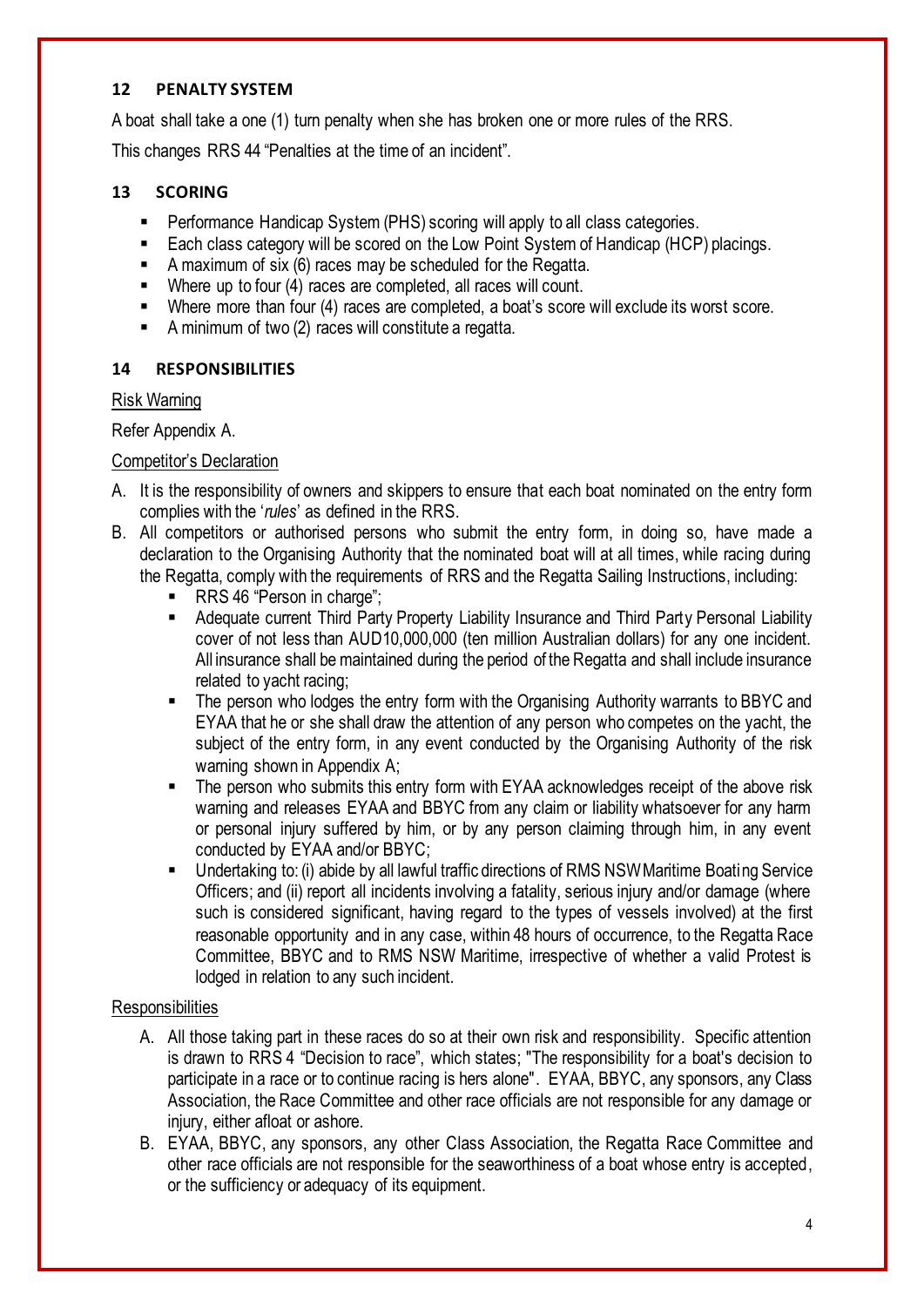#### **15 COMMERCIAL SHIPPING**

Waterways Authority Regulations specify that boats shall not interfere with the commercial shipping of Port Botany.

Boats found to have interfered with Commercial Shipping may be subject to action by the Race Committee in accordance with RRS 60.2(c).

#### **16 PRIZES**

- First prize shall be awarded to the overall winners.
- Other prizes to be awarded shall be determined by the EYAA and shall be subject to the number of entries for race class categories.
- All prizes shall be presented at the BBYC Clubhouse on the last day of the Regatta, following the last race and any outstanding valid protests that may need to be considered by the Protest Committee.

#### **17 WET REGATTA**

The launching and recovery of boats to / from a hardstand during the Regatta is not permitted, with the exception of essential repair required to prepare the boat for continued competition in the Regatta.

#### **18 ADDITIONAL EQUIPMENT COMPLIANCE REQUIREMENTS**

A life ring or horseshoe must be carried on deck ready for immediate deployment (RRS 1.2).

A VHF radio capable of monitoring and communicating on **VHF Channel 77** must be carried on board.

#### **19 MOORINGS**

Every attempt will be made to accommodate participating yachts on BBYC swing moorings and / or docks at no additional cost for the duration of the Regatta, up to four days prior to the Regatta and up to one week following the Regatta.

Mooring arrangements can be made with Endeavour Boatshed by calling:

■ Tim Plant on 0432 563 490.

#### **20 FURTHER INFORMATION**

For further information regarding the Regatta, please contact BBYC:

**E:** regatta@bbyc.com.au

**M:** 0431 489 329 – Phil Widders

0419 226 039 – Grant McKellar

OR the EYAA on membership@endeavour.asn.au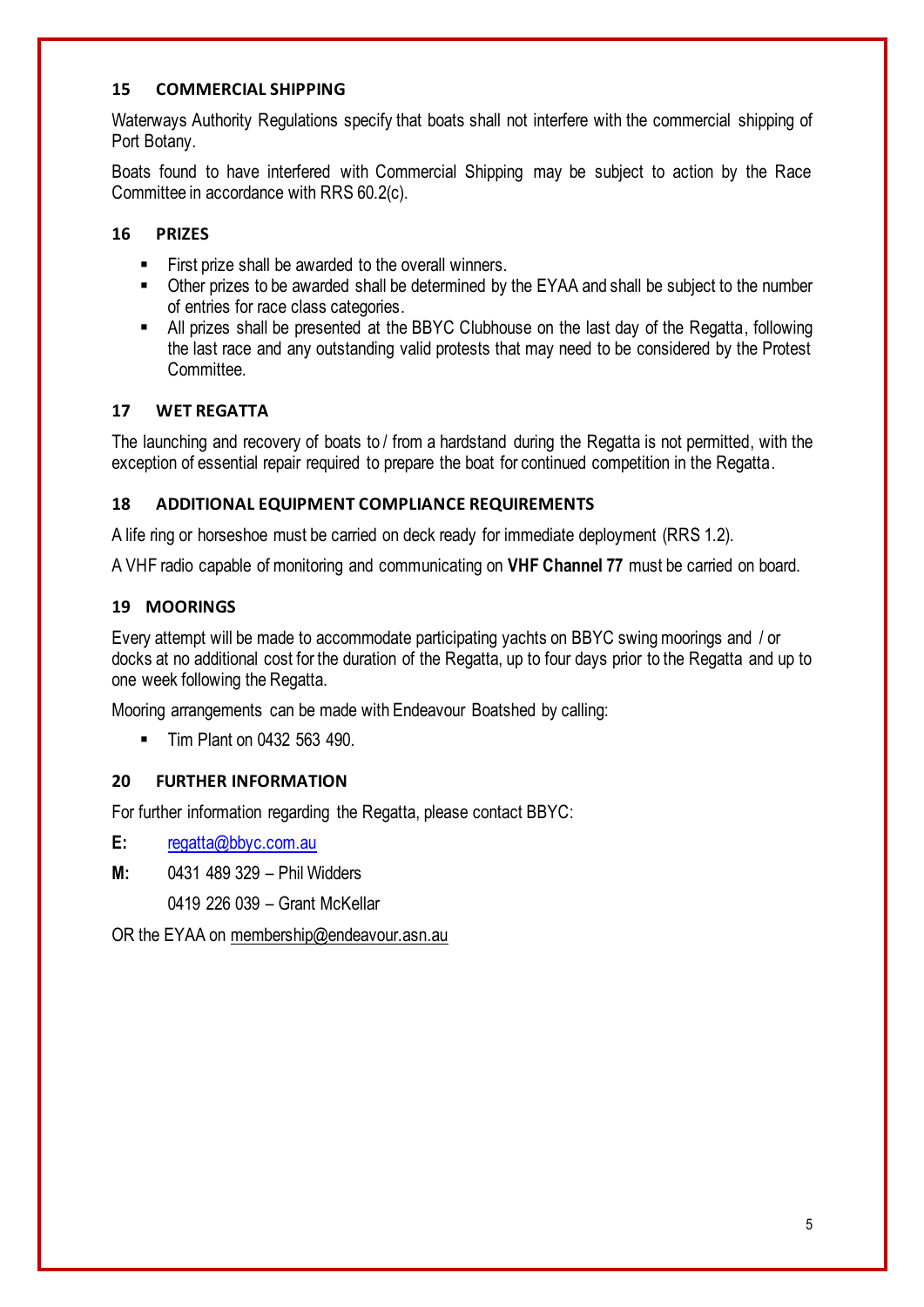

### **WOULD LIKE TO THANK OUR GENEROUS HOST**



## **AND THEIR WONDERFUL SPONSOR PARTNERS**

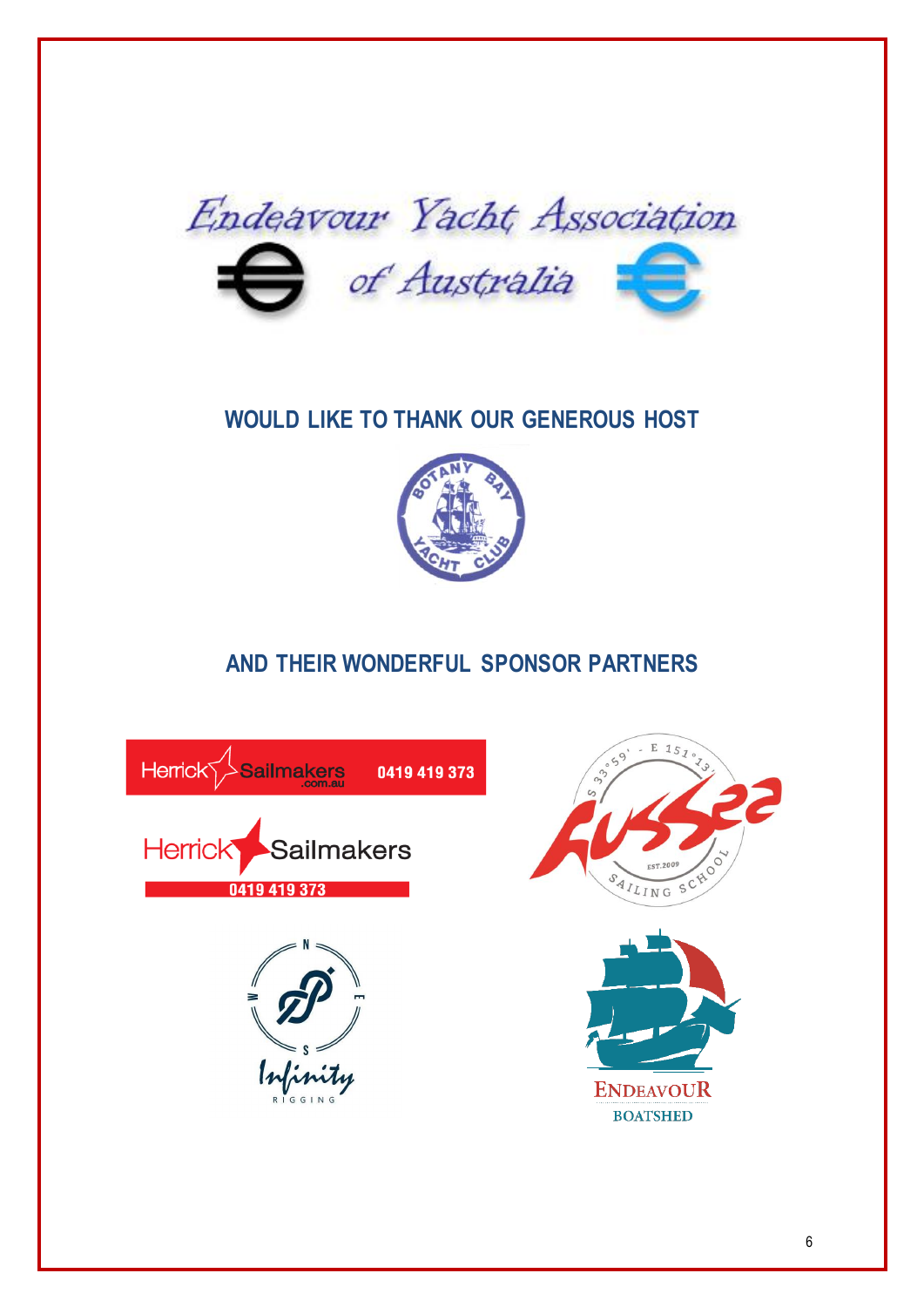## **APPENDIX A**

#### **21 Risk Warning**

This RISK WARNING is issued jointly by the Endeavour Yacht Association of Australia (EYAA), Botany Bay Yacht Club Ltd. (BBYC) and NSW Roads and Maritime Services (RMS), pursuant to the Civil Liability Act 2002, to all persons wishing to participate in sailing activities conducted by the Botany Bay Yacht Club.

Participants are warned that, regardless of the precautions, which might be taken by reasonable and experienced persons, sailing can be a dangerous pursuit and participants are exposed to significant risk of property damage, physical harm and possible injury or death.

As an indication, these risks include, but are not limited to:

- The extremes of weather and sea conditions;
- The potential that control of vessels may be lost, resulting in collision with objects and other vessels;
- The sudden movement of the vessel at any time and the possibility that participants may fall or be thrown overboard, resulting in injury or drowning;
- The possibility that participants may be injured by equipment on the vessel;
- The absence of immediate medical care and the likelihood that significant delay may occur before medical care is available;
- Exposure to the elements for extended periods.

EYAA, BBYC and RMS warn participants that, regardless of their best intentions, they may be unable to render assistance to participants who are in distress. Participants are warned to consider the above risks and all other risks before deciding to participate in any EYAA sailing event.

Participants are also advised that although BBYC is covered by third party liability insurance, this cover does not extend to participants. However, it is mandtory that all boats that are participating in the Regatta are required to carry appropriate and adequate insurance, as detailed in Section 14 "Competitor's Declaration". Any participant in the Regatta who considers they have a need for personal insurance shall make their own private arrangements with an insurer.